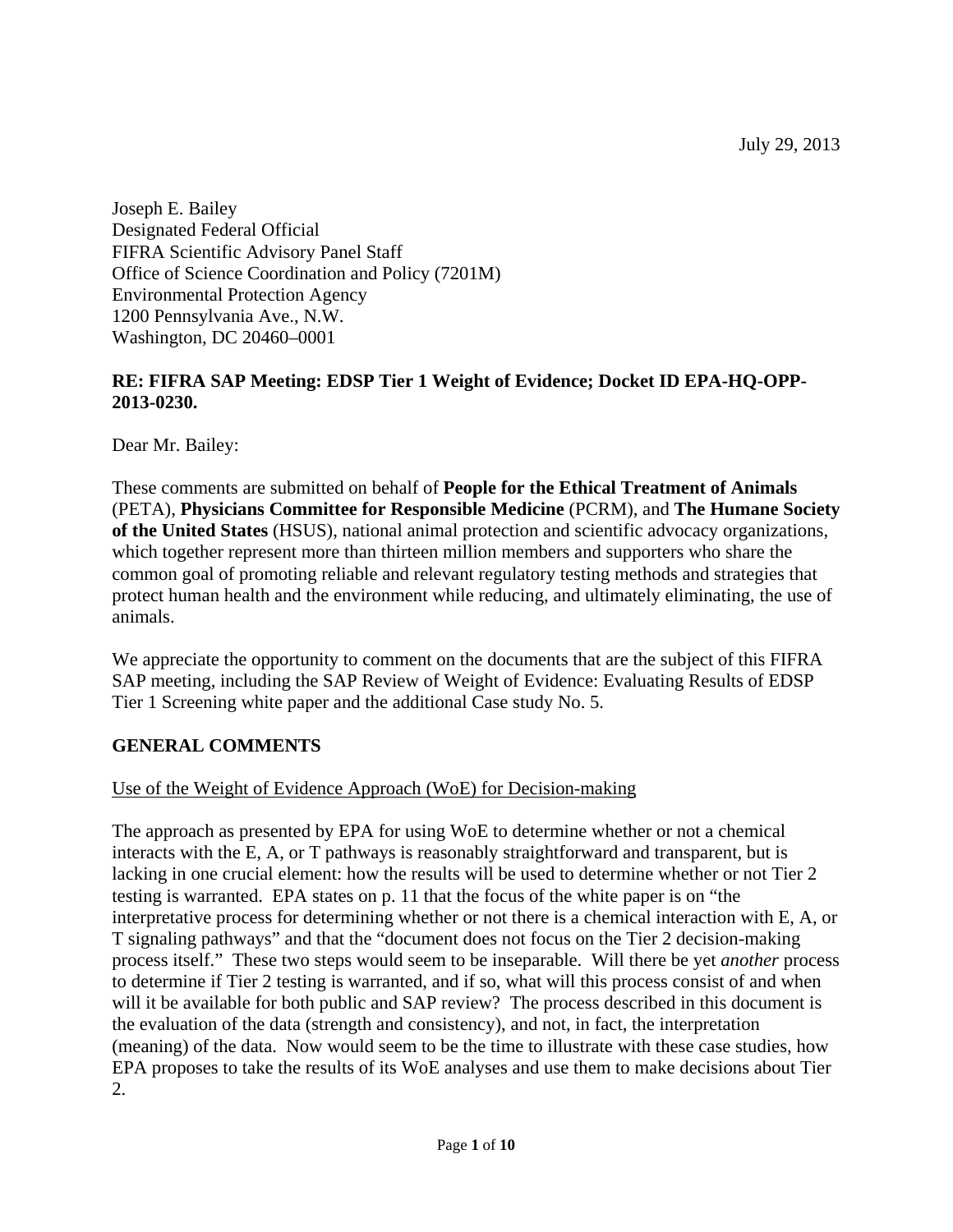The case studies presented here offer the opportunity to illustrate those instances that EPA feels are likely to require additional testing, and which tests it would likely require. For example, would additional testing be required for those more equivocal cases such as where there are negative results in mechanistic studies but some positive effects *in vivo*, as in the case of Chemical N's potential interaction with the androgen pathway? Or would further testing likely be required to better characterize those cases where stronger positive evidence is present, as in the case of Chemical J's effect on steroidogenesis? Either situation may provide an opportunity for EPA to work with registrants to devise "Tier 1.5" approaches to avoid multi-generation, animal-intensive studies.

### Use of an Adverse Outcome Pathway-Based Approach for Determining Interaction with the Endocrine System

The concept of adverse outcome pathways (AOP) or modes of action (MoA) is relevant and appropriate in the evaluation of EDSP data at different levels of biological organization (molecular, cellular, tissue/organ, organism) to determine whether or not a chemical interacts with E, A, or T signaling pathways. However, this approach also highlights inadequacies in the Tier 1 battery as it currently stands, with regard to understanding of intermediate events and linkages between upstream (e.g., receptor binding and gene activation) and downstream events (e.g., endpoints measured in the pubertal assays). In the future, we hope to see the focus shift away from the often equivocal results of *in vivo* assays to potentially more informative mechanistic cell and tissue-based assays, as they become available, particularly for the HPT axis which is currently lacking an in vitro suite of assays to evaluate effects on the thyroid pathway.

# Decision Trees

We support the use of the decision trees described on pp. 27 & 28 for interpreting the results of the AMA and FSTRA. Indicating the increase in strength of the diagnostic utility of the endpoints along the left side of the chart for the FSTRA provides very useful and transparent information as to how observed effects may be given greater or lesser weight in a WoE approach. We recommend a similar decision tree be constructed for the multiple endpoints contained in the pubertal assays, some of which are more indicative of endocrine interaction than others.

It became obvious in reading the white paper, that a large amount of data was available for each case study, both in terms of Tier 1 assay data and OSRI. We suggest that rather than manually assimilating and interpreting all of this information, perhaps a computer program could be developed that applies decision trees and weighting factors for all the information in an integrated and standardized manner. This would avoid interpretation inconsistencies among reviewers and provide a more transparent approach. It would be much easier to manage the data as well.

# Integration of Other Scientifically Available Information (OSRI) and Need for Further Testing

We are also pleased to see integration of the Tier 1 results with Other Scientifically Available Information (OSRI), including published literature studies and Part 158 studies. The Case Study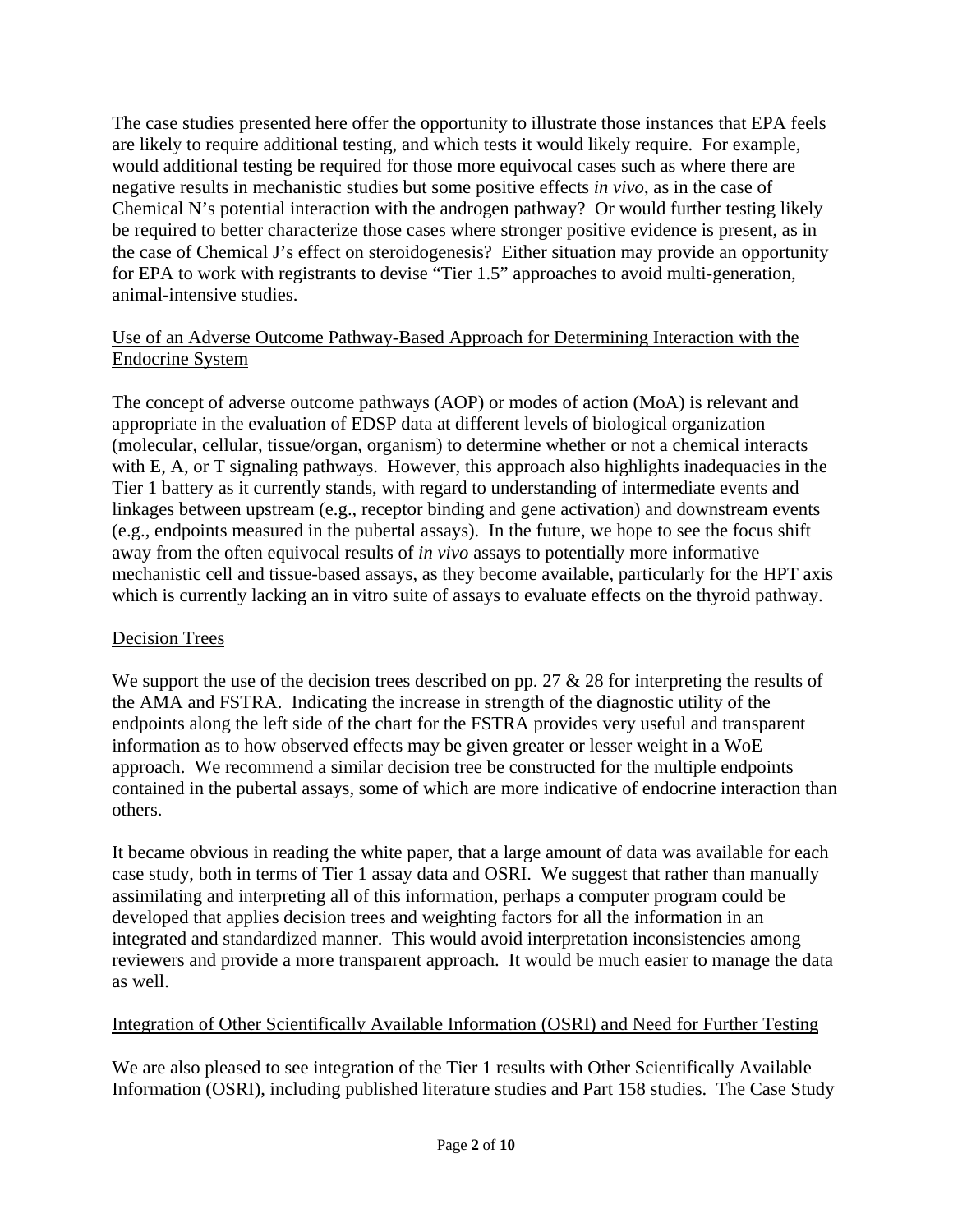5, which depended solely on OSRI to determine potential effects, is a good example of how existing information can be used for decision-making and reducing animal use in duplicative testing. We urge EPA to make better and more consistent use of OSRI and provide better guidance to test order recipients in the future so that the OSRI submitted has a higher likelihood of satisfying the agency's data needs *without the need for Tier 1 testing*, as it did in Case Study 5.

It is important to note that with most of the case studies, the information available from the cited Part 158 studies appeared to be just as useful in helping to interpret results of the Tier 1 assays as what would be generated from the Tier 2 tests. This is especially relevant since, as was evidenced by the information presented for consideration for the June SAP regarding Tier 2 Ecotoxicity Tests, the proposed Tier 2 tests are not likely to be more accurate, reproducible or sensitive (with the exception of the extended one-generation rodent study) than any existing Part 158 studies. Furthermore, for those chemicals that tested positive, it appeared possible to calculate approximate NOAELs and LOAELs from the Tier 1 results and OSRI data. We urge EPA to take this under consideration and fully utilize all existing information, particularly for data-rich chemicals, such as pesticides, before ordering further testing.

In addition, any observed perturbations to the endocrine system must be balanced against the levels at which known, unrelated toxic modes of action for the chemical occur. It would make no sense to continue testing for endocrine effects when a chemical's ability to inhibit cholinesterase, for example, takes place at a lower dose than the endocrine effects.

### Maximum Tolerated Doses and Use of Solvents

We continue to question the use of doses that begin to challenge the animal with overt toxicity and their relevance to real-world exposures. Along these same lines, for those chemicals with low solubility, use of a solvent to introduce them into aquatic test systems also seems to have no relevance to real-world exposures. Endocrine effects seen at high doses are difficult to interpret and could lead to more animal testing with little information gained.

### Interpretation of Positive Results

We believe that the white paper should discuss more fully the assignment and interpretation of positive findings. There were some cases, as with Chemical J's effects in the steroidogenesis and aromatase assays, where results were clearly positive. However, there were other instances of positive findings that were not so clear-cut. In the case of Chemical N, effects in the male pubertal assay including delay in preputial separation, decrease in seminal vesicle and coagulating gland weights, and decrease in serum testosterone, were statistically significant only at the highest dose of 800 mg/kg/day. Other non-endocrine effects seen at the high dose, such as increased liver weight, and decreased serum nitrogen and alkaline phosphatase levels, were seen at lower dose levels as well, suggesting toxicity unrelated to the androgen pathway. Yet, EPA indicated that based on these findings, Chemical N was positive for the androgen pathway, despite no observed effects in the AR binding, the Hershberger, the steroidogenesis or the aromatase assays.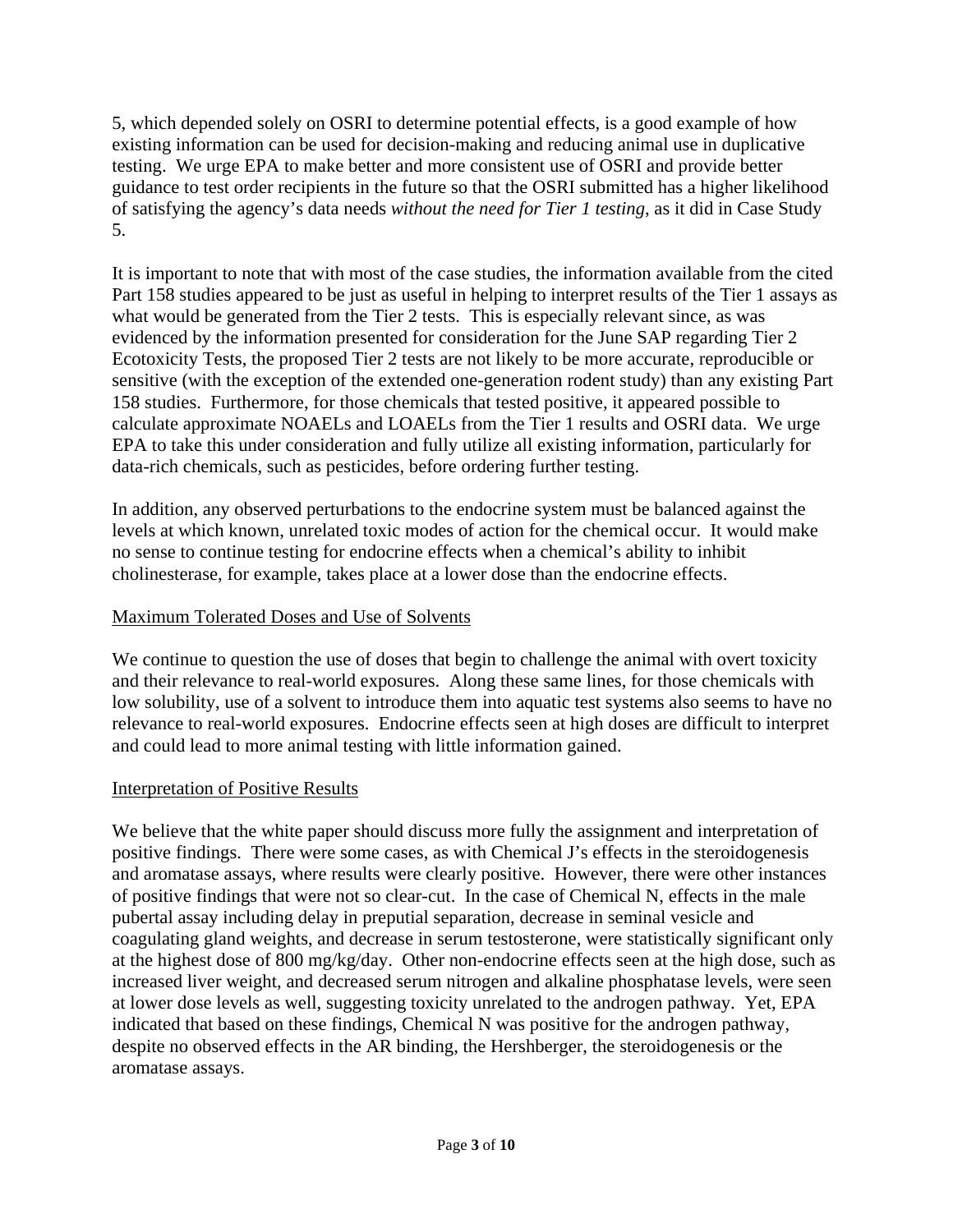In cases where there are conflicting or equivocal results, it is not clear from the document's discussion whether EPA will require further evaluation. We suggest that a lack of observed effects in existing multi-generation reproduction studies conducted under Part 158 should preclude Tier 2 studies as they are unlikely to provide any additional information.

## **CHARGE QUESTIONS**

Questions have been excerpted for brevity:

*Charge 1.1. Please comment on whether the agency has transparently described the conduct and results of the individual Tier 1 studies and the OSRI for each of the case studies (Sections 6-9 of the white paper), and specifically whether the level of detail is sufficient to ensure that a study is reliable for determining the potential to interact with E, A, or T signaling pathways and the rationale for the preliminary study conclusion.* 

The conduct of the individual studies has been transparently and adequately described. However, in the summary tables for the findings, there should be an additional column to explain the finding conclusion (e.g. to "equivocal," "negative," or "positive"), including the main data that support the conclusion and a brief rationale for the decision. Not all findings that are labeled with the same conclusion are identical (e.g. not all positives or negatives are supported by the same strength of evidence) and the summary should reflect this.

*Charge 1.2. For each of the case studies, please comment on whether the performance criteria are clearly stated for the Tier 1 assays and, when results were not within the boundaries of the performance criteria, whether EPA has clearly expressed why the data are still considered reliable.* 

Generally, yes.

*Charge 1.3. The test guidelines for Tier 1 assays recommend that the organism is challenged by attaining sufficiently high treatment doses/concentrations. Difficult to test substances may be encountered in Tier 1 screening. Please comment on the agency's conclusion regarding the utility of the AMA data for Chemical S to still reliably evaluate its potential endocrine interaction in a WoE analysis.* 

While some uncertainty may remain regarding testing, particularly in aquatic systems, of difficult to test substances, this solubility problem reflects a real-world issue. As long as every reasonable effort was made to maximize solubility of the test chemical, the results of the test should be considered valid, as it is highly unlikely that greater exposure would be possible under normal environmental circumstances. In this regard, use of solvents in aqueous test systems is also of questionable value.

*Charge 2.1. Chemicals do not necessarily act by one adverse outcome pathway (AOP)…These case study analyses include a characterization of the treatment-dependent nature and severity of the overt toxicity as well as the specificity of the potential endocrine-related responses*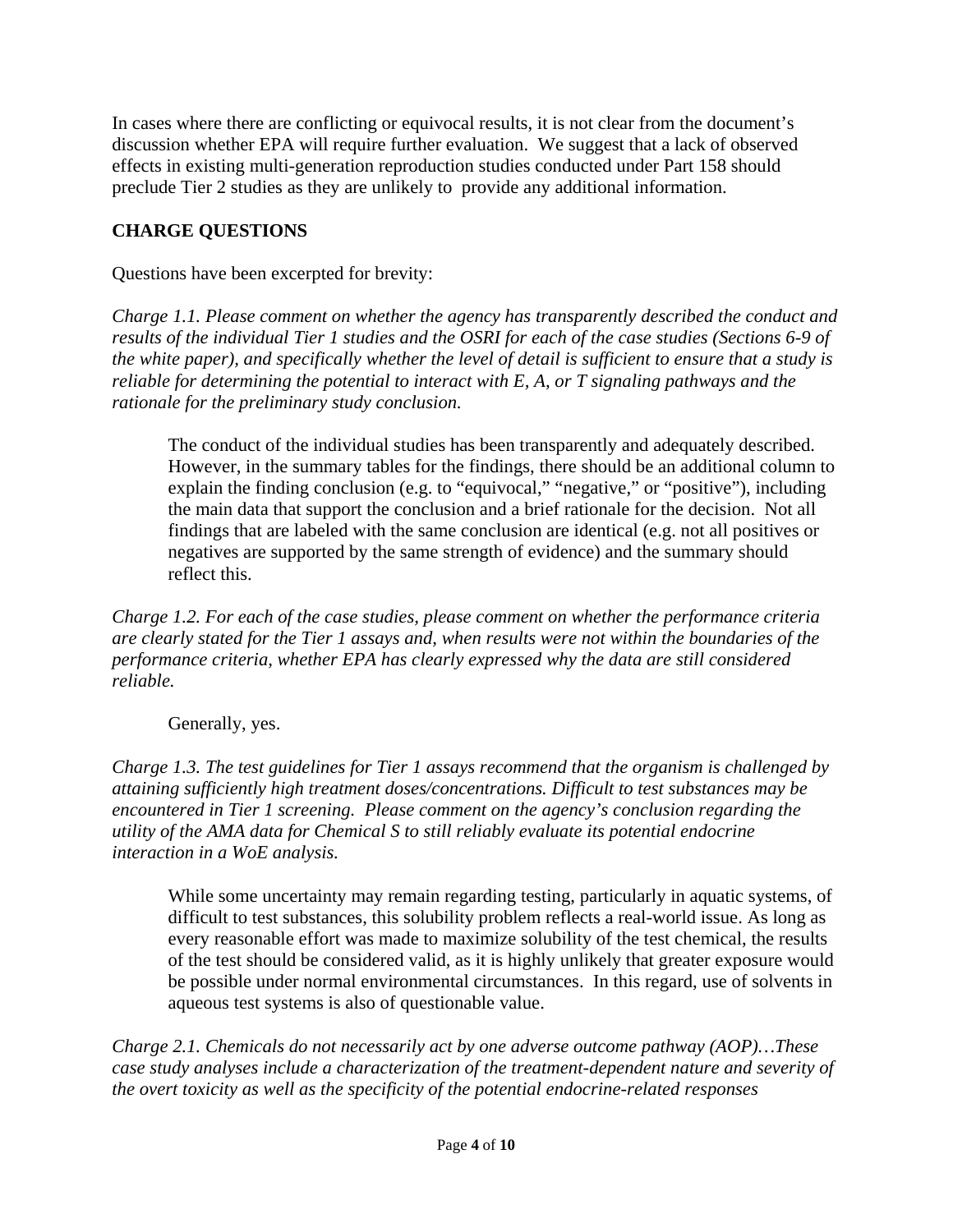*coincident with the overt toxicity. These analyses inform the weight that is placed on certain Tier 1 responses in the presence of overt toxicity.* 

*Charge 2.1.a. Chemical A can result in cholinergic toxicity given that its pesticidal mode of action is cholinesterase inhibition. In particular, overt toxicity was observed at high concentrations in the FSTRA. Although a number of endocrine responses were observed (e.g., decrease in female VTG, fecundity/fertility, GSI, male tubercles) at the highest concentration in the FSTRA, there was also pronounced overt toxicity…in male fish, overt toxicity was not observed at the intermediate concentration, possible endocrine responses were limited to two effects that lacked diagnostic specificity (i.e., altered GSI and histology).* 

*Please comment on how the agency's has applied its decision logic to integrate an understanding of overt toxicity in the context of observed Tier 1 in vivo responses, and in particular, the agency's determination not to place weight on the FSTRA high concentration responses coincident with overt toxicity.* 

It is appropriate to discount findings that could indicate a specific activity at doses that cause overt toxicity for two reasons: 1) it is not possible to discriminate specific from non-specific effects in the presence of overt toxicity, and 2) there is no practical utility to so-called "specific activity" findings at toxic doses, since the chemical will be regulated based on the most sensitive endpoint.

*Charge 2.1.b. The pesticidal mode of action of Chemical S involves the uncoupling of mitochondrial oxidative phosphorylation and resulting in the depletion of ATP…At concentrations where no apparent overt toxicity occurred, there were no endocrine related responses in the FSTRA, and responses in female rats were limited to a 2 day delay in VO, and for male rats, a decrease in the weights of two androgen-dependent tissues. The majority of Tier 1 responses were decreases in the measured endpoints, which were largely expressed in the presence of overt toxicity, are consistent with a depletion of ATP and restricted caloric intake. Although male VTG was increased in fish this is likely an artifact of a single elevated response.* 

*Please comment on how the agency's has applied its decision logic to integrate an understanding of overt toxicity in the context of observed Tier 1 in vivo responses, and in particular, on the agency's determination to place less weight on the Tier 1 in vivo responses in the presence of overt toxicity.* 

See response to 2.1.a.

In addition, consideration of more than one mode-of-action should also include comparison of any potential endocrine activity with the known prevalent mode of the chemical in question. For example, for Chemical A, in aquatic studies using fathead minnows, the neurological phenotype of scoliosis/lordosis was the most sensitive endpoint and for brook trout reduced growth rate in juvenile fish was the most sensitive.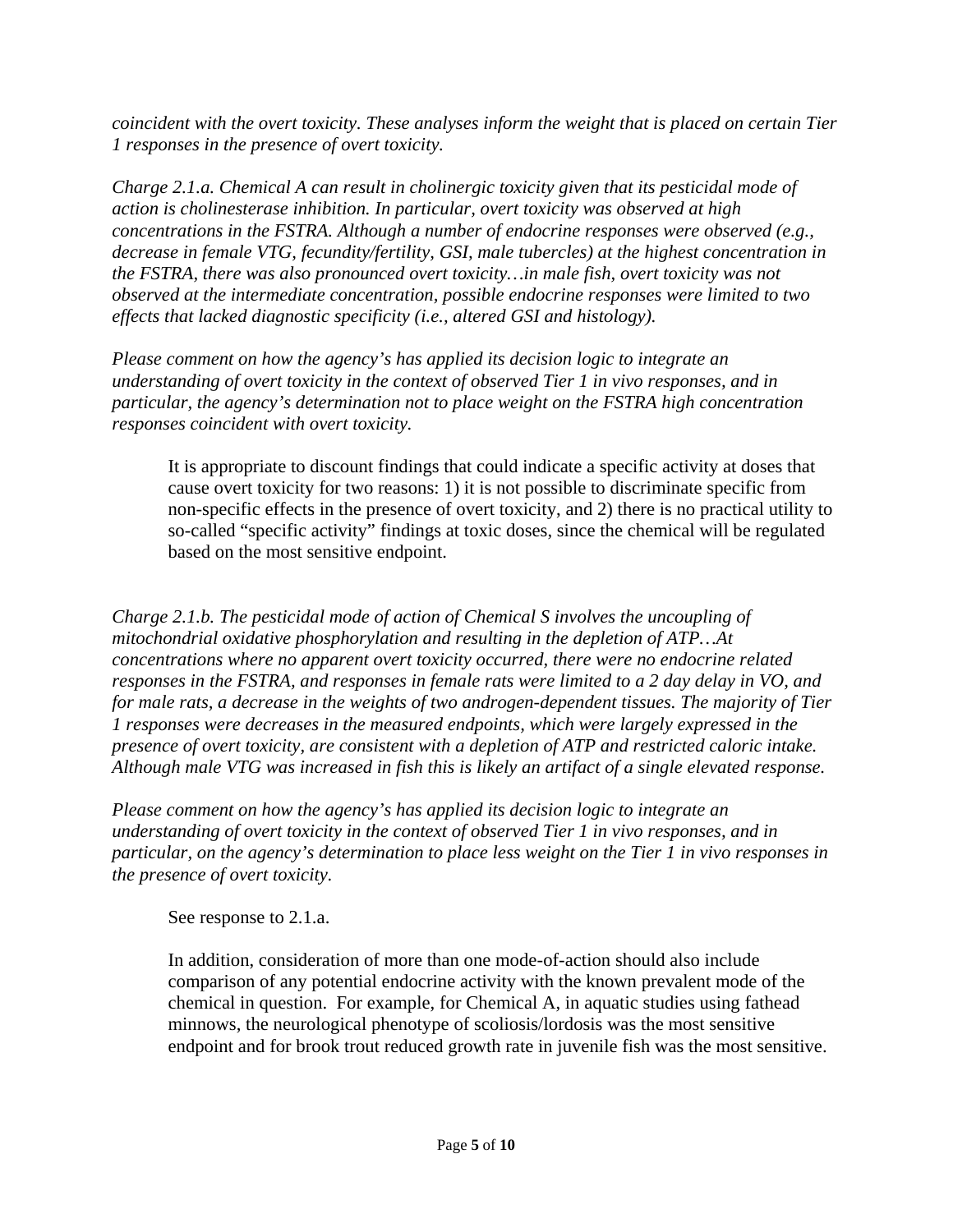*Charge 2.1.c. Chemical N is a cyclic unsaturated ketone whose acute mode of toxic action is nonpolar narcosis (toxicologically induced and reversible stages of neural disruption, i.e. general anesthesia)…Unlike Chemicals A and S, the overt toxicity is not as pronounced for Chemical N. The responses in fish and rats at the high dose could be due to a compromised metabolic ability and inability to reduce chemical load.* 

*Please comment on the agency's analysis in characterizing Tier 1 responses that are expressed at or near limit doses where some degree of overt toxicity occurs, and the extent to which such responses are considered in the WoE analysis.* 

It is appropriate to discount the weight of findings that at limit doses and/or that occur under some degree of overt toxicity, as described in the response to 2.1.a.

*Charge 2.1.d The case study analyses described above all involve situations in which overt toxicity was observed coincident with Tier 1 responses.* 

*Please comment on the agency's overall approach to characterizing Tier 1 responses coincident with overt toxicity and determining the weight to be given to such responses.* 

See 2.1.a and 2.1.b. above.

*Charge 2.2. In certain case studies, there was a lack of anticipated complementary and redundant responses (within an in vivo assay or across assays) at different levels of biological organization (molecular, cellular, tissue/organ, and organism) indicative of a chemical interaction with an endocrine signaling pathway.* 

*Please comment on the decision logic the agency has used to characterize these types of situations where there is a lack of robustness in terms of complementarity and redundancy, and the transparency and reasonableness of the approach.* 

Although there is uncertainty involved in circumstances where data are inconsistent or conflicting, the Agency's description of the evaluation for the case study chemicals was generally transparent and reasonable. Further characterization of endocrine pathways will help explain, support hypothesis-based testing, and decrease the uncertainty in these situations (which, if the case studies are a general indication, will be the majority of cases).

What is not clear is how this evaluation will be interpreted and used to direct possible further testing. The Agency should develop and make public for comment this critical piece of the WoE determination process.

*Charge 2.3. In contrast to the situation described in question 2.2, Chemical J appears to interact with the estrogen signaling pathway in terms of complementarity and redundancy across multiple levels of biological organization as evidenced through altered steroidogenesis, resulting in decreased VTG in female fish which in turn translates to a higher-level response (e.g.,*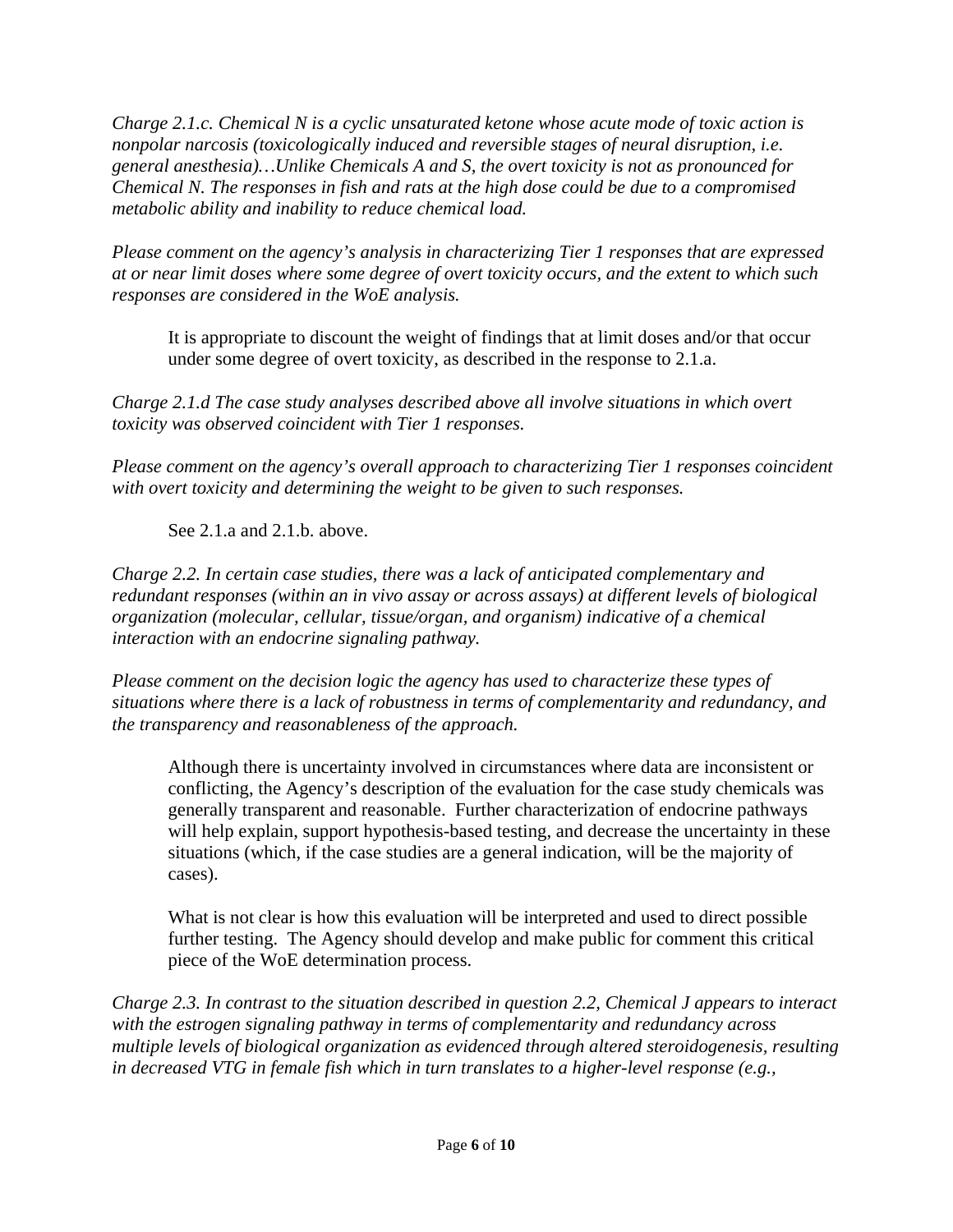*reduced fecundity) in fish. However, this biological continuum was not observed in the Tier 1 rat female pubertal assays and the Part 158 mammalian data.* 

*Please comment on the how the agency has characterized this endocrine interaction at different levels of biological organization across taxa, and the transparency and reasonableness of the conclusions drawn. Please include in your response, comments regarding the agency's conclusion about differences in sensitivities between taxa (i.e., fish and rats), regarding chemicals that appear to alter steroidogenesis.* 

The conclusion that chemical J perturbs steroidogenesis but is not likely to act via the estrogen or androgen receptors or the thyroid pathway directly seems reasonable and the reasoning is transparent. What is not clear is how the agency will interpret that information to inform risk assessment or to direct possible further testing. Any further testing, particularly in light of existing Part 158 data, should be limited to in vitro or short-term in vivo mechanistic assays that will further delineate the endocrine MOA (e.g. Tier 1.5).

*Charge 2.4. Chemical A illustrates a situation where a molecular event has been initiated along a pathway via binding to the androgen receptor and by altered steroidogenesis, with corroborative evidence from the Hershberger assay. However, at a higher level of biological organization, an anti-androgenic response is not expressed within the context of the mammalian intact hypothalamic-pituitary-gonadal axis (based on the Tier 1 mammalian assays and the mammalian in vivo OSRI)…* 

*Please comment on how the agency has integrated different sources of data along a biological continuum to characterize endocrine interactions of Chemical A and the transparency and reasonableness of the decision logic.* 

Again, the evaluation and integration of these findings is generally transparent and reasonable; what is not described is how these evaluations will be interpreted to decide further testing.

The Agency has not articulated how mode-of-action (MoA) information, in the absence of higher- level adverse effects, will be used; at the moment, decisions regarding risk for individual chemicals are driven by observations of adverse effects and therefore we would expect that the Agency would require no further testing in the case Chemical A.

One can envision that MoA information could inform cumulative risk analyses. MoA information could also be used to direct more specific testing (e.g. Tier 1.5) and to inform AOP development and therefore this information should be added to the appropriate data and knowledge-bases (e.g. OpenTox/AOP Wiki).

*Charge 2.5. In some chemical situations, the in vitro Tier 1 data are negative. Nonetheless, this does not necessarily detract from a conclusion of a potential endocrine interaction in vivo either because a different molecular initiating event (MIE) may be occurring than what the in vitro assay evaluates or because an activated metabolite may be responsible for the in vivo effects…*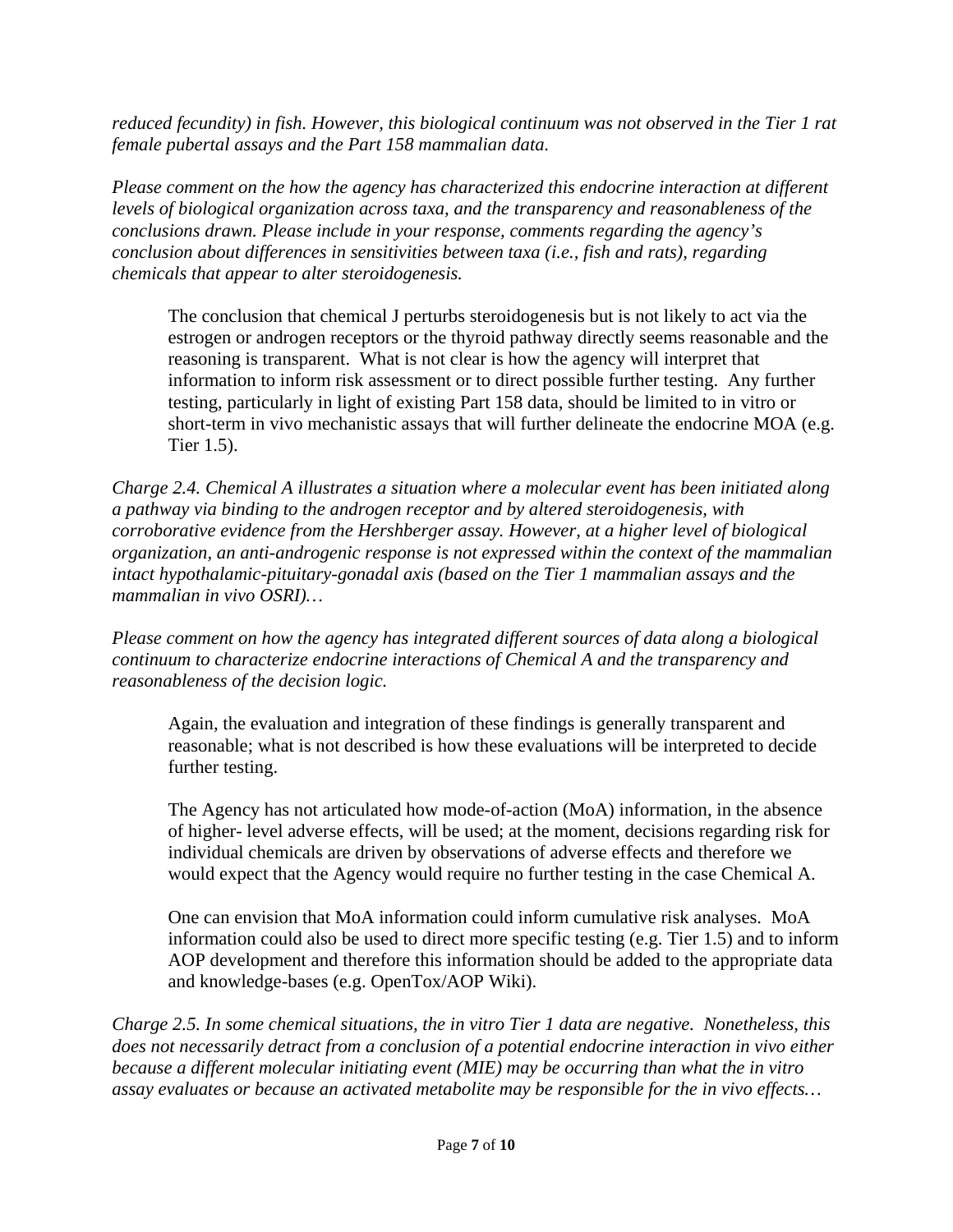*Please comment on the how the agency has integrated different sources of data along a biological continuum to characterize this endocrine interaction and the transparency and reasonableness of the conclusion drawn.* 

It is not clear how the Agency will interpret these findings either to inform risk assessment or to direct further testing. Such findings do, however, highlight the need for a broader array of mechanistic tests, such as those contained in the ToxCast or CompTox battery of tests, that could inform the spectrum of possible MOA's for a given chemical.

*Charge 2.6. In each of the cases studies, there was a lack of anticipated complementary and redundant responses indicative of a chemical's interaction with the thyroid signaling pathway...* 

*Please comment on the how the agency has characterized this endocrine interaction at different levels of biological organization, and the transparency and reasonableness of the conclusion drawn.* 

Some of these findings are reflective of the inherent variability and uncertainty regarding the test methods or individual endpoints (e.g. hormone levels). The Agency's evaluation was generally transparent; however, in the case of Chemical A, the evaluation of the thyroid findings in the male and female pubertal seems inconsistent: on the one hand, the lack of dose-responsiveness of T4 in the male was considered negative, while a similar non-dose responsive finding in the female was considered equivocal.

In general, it is appropriate to conclude that a preponderant lack of consistency in findings indicates a negative response.

*Charge 2.7. In the absence of Tier 1 data, OSRI was available for Chemical X that indicated effects on thyroid endpoints in the rat but the results were inconsistent within and among studies and there was no OSRI presented from amphibian studies. Because of studies that were not specifically validated to detect an interaction with the thyroid hormonal pathway, limited data, and ambiguous results, the potential for Chemical X to interact with the thyroid pathway cannot be excluded.* 

*Please comment on the how the agency has characterized this endocrine interaction at different levels of biological organization, and the transparency and reasonableness of the conclusion drawn.* 

While the agency appears to have correctly characterized the potential for thyroid interaction, interaction with the estrogen pathway is much more clearly defined and supportable. EPA should consider how this informs risk assessment first, keeping in mind that there are potentially effects to the thyroid pathway. It may well be that any additional controls on this chemical for the estrogen pathway would be protective of the thyroid pathway as well.

*Charge 3. Based on all of the case study analyses, please provide overall comments on how the*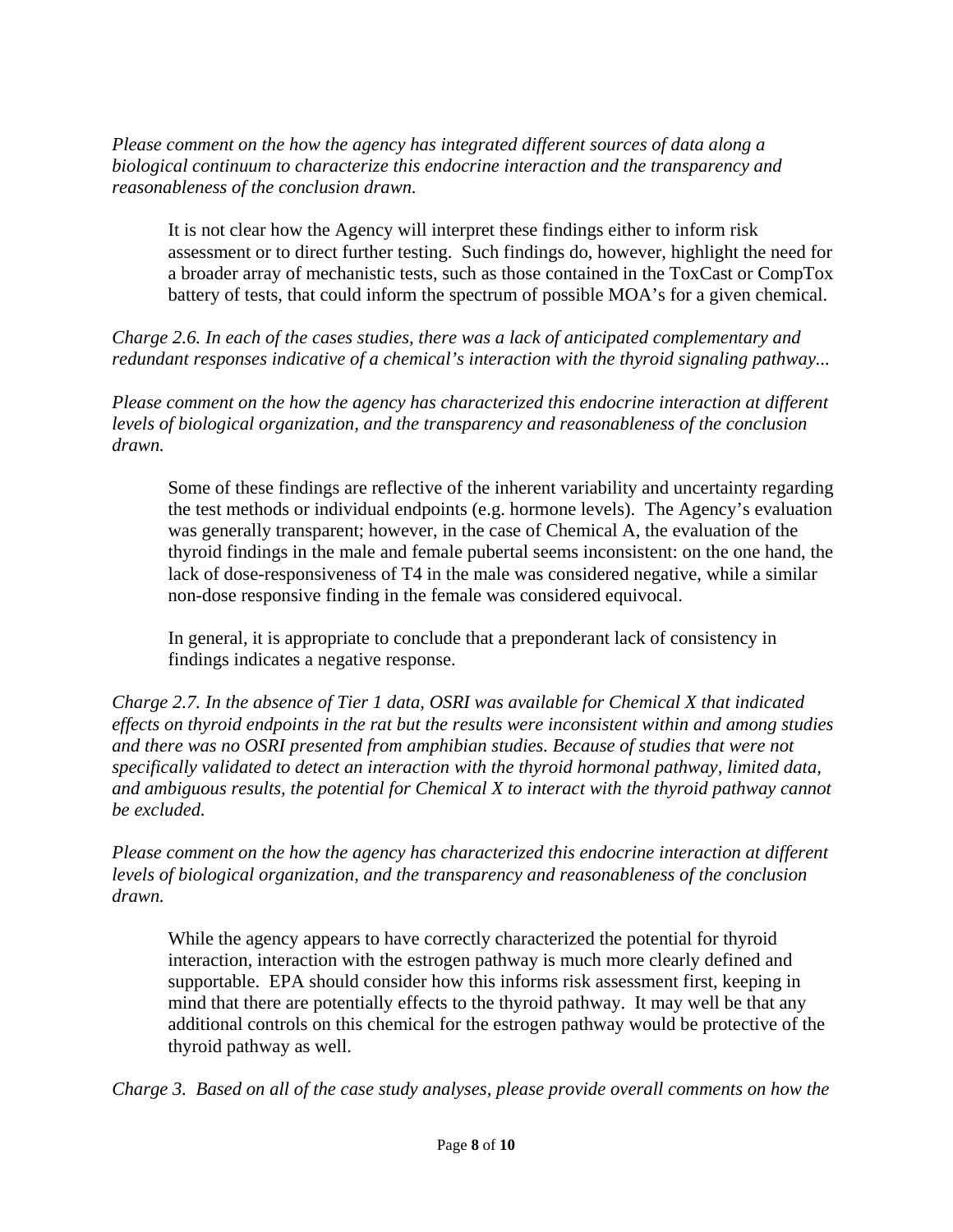*agency has employed its WoE guidance and characterized the evidence and conclusions and include in your response the following points:* 

*a. How consistent and transparent the cases studies are in terms of documentation.* 

The Agency's evaluation of the data was generally consistent and transparent (for an exception, see response to 2.6).

In addition to the information presented in the summary tables, it would be helpful to have an additional column to explain the finding conclusion (e.g. to "equivocal," "negative," or "positive"), including the main data that support the conclusion and a brief rationale for the decision. Not all findings that are labeled with the same conclusion are identical (e.g. not all positives or negatives are supported by the same strength of evidence) and the summary should reflect this.

*b. How adequately the agency has described the extent of complementarity and redundancy of responses and has integrated and interpreted diverse lines of evidence across different biological levels of organization and taxa to reach preliminary conclusions regarding endocrine interactions.* 

While the agency has summarized the findings and evaluated the data to an adequate extent, what remains to be articulated is the agency's interpretation of the data in terms of either informing risk assessment of in directing further possible testing. The agency should develop and make public for comment this critical piece of the WoE determination process.

## *c. How the agency has used OSRI data to further characterize the observations from EDSP Tier 1 assays in determining potential chemical interactions with the E, A, and T signaling pathways.*

We appreciate the agency's attempt to include OSRI data to further characterize EDSP Tier 1 observations. However, it is not clear how OSRI data will be used to inform decisions regarding possible further testing; we urge the agency to fully consider the adequacy of OSRI data in this regard, particularly considering that the proposed Tier 2 tests are not likely to be more accurate, reproducible or sensitive (with the exception of the extended one-generation rodent study) than many of those tests already carried out.

In addition, OSRI should be used to a greater extent to inform whether and which Tier 1 testing is indicated (i.e., MoA information).

## *d. How the agency has considered the understanding of a chemical's mode of action and how that informs the weight that is placed on Tier 1 responses in the presence of uncertainties introduced by dose setting, overt toxicity, and portal of entry issues.*

The concept of adverse outcome pathways (AOP) or modes of action (MoA) is relevant and appropriate in the evaluation of EDSP data at different levels of biological